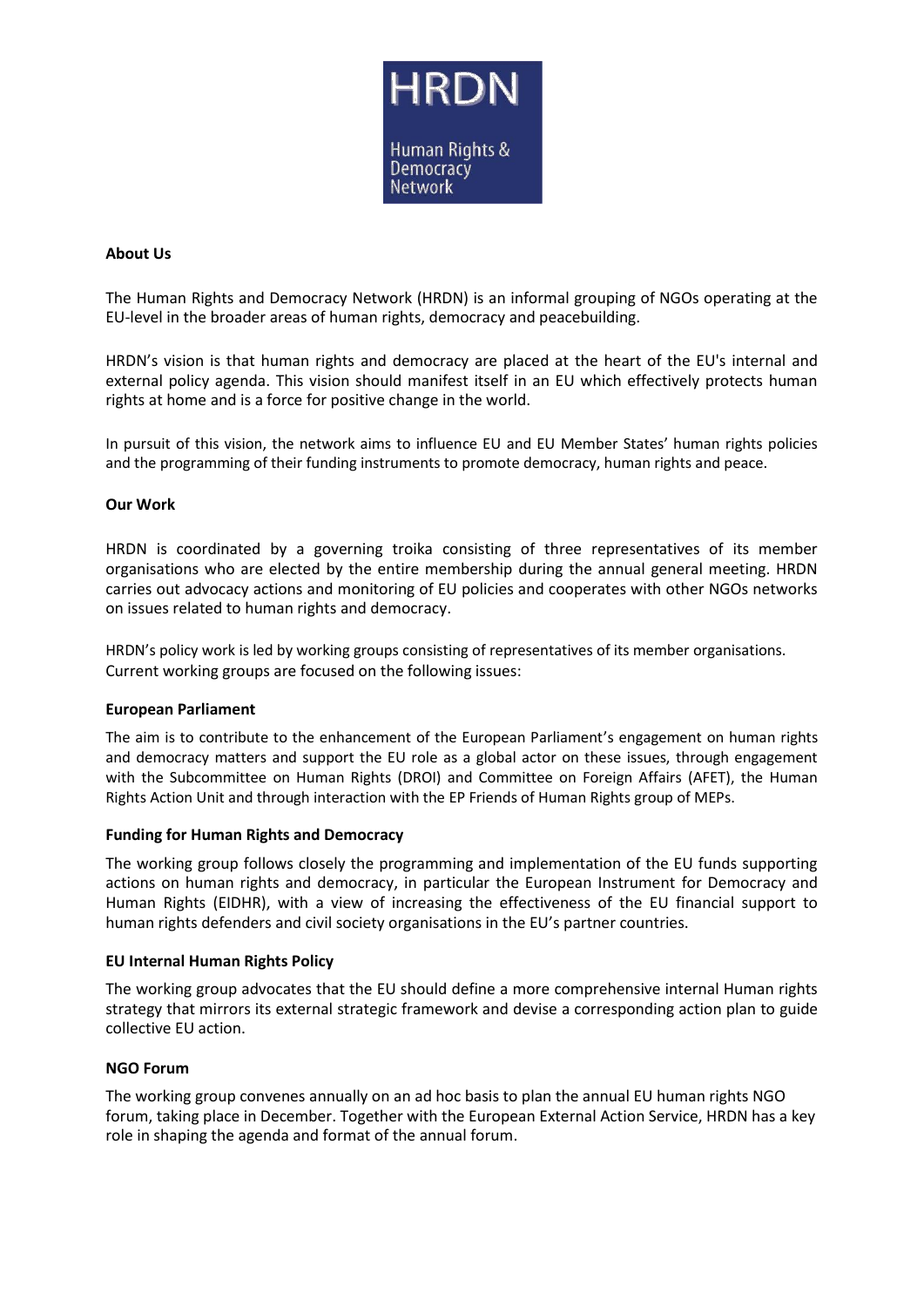## **Membership procedure**

HRDN accepts applications to [troika@hrdn.eu](mailto:troika@hrdn.eu) from eligible organisations which are then reviewed by a membership committee, before being submitted to the whole membership twice a year – Spring (March-April) and Autumn (September-October).

## **Contacts**

**Troika:** *Sylvain Mossou (EuroMed Rights), Catherine Absalom (FIDH), Kerstin Reemtsma (Peace Brigades International)*

E-mail: [troika@hrdn.eu](mailto:troika@hrdn.eu) Web: [www.hrdn.eu](http://www.hrdn.eu/) Twitter: [https://twitter.com/HRDN\\_EU](https://twitter.com/HRDN_EU)

## **Member Organisations**

HRDN has 57 member organisations (May 2020)

- 1. [Act Alliance](https://actalliance.eu/)  [EU](https://actalliance.eu/)
- 2. [Agir Ensemble pour les Droits](http://www.aedh.org/)  de l['Homme](http://www.aedh.org/)
- 3. [AidSFonds](https://aidsfonds.org/about-aidsfonds)
- 4. [Amnesty](http://www.amnesty.eu/)  [International](http://www.amnesty.eu/)
- 5. [Association for the](http://www.apt.ch/)  [Prevention of Torture](http://www.apt.ch/)
- 6. [Brot für die Welt](http://www.brot-fuer-die-welt.de/)
- 7. [Cairo Institute for Human](https://cihrs.org/?lang=en) [Rights Studies](https://cihrs.org/?lang=en)
- 8. [Center for Reproductive](https://beta.reproductiverights.org/)  [Rights](https://beta.reproductiverights.org/)
- 9. [Christian Solidarity](http://www.csw.org.uk/)  [Worldwide](http://www.csw.org.uk/)
- 10. Civil [Rights Defenders](https://crd.org/)
- 11. [Clean Cloths Campaign](https://cleanclothes.org/)  [\(CCC\)](https://cleanclothes.org/)
- 12. [Coalition for the](http://www.coalitionfortheicc.org/)  [International Criminal](http://www.coalitionfortheicc.org/)  [Court \(CICC\)](http://www.coalitionfortheicc.org/)
- 13. [Committee to Protect](https://www.cpj.org/)  [Journalists \(CPJ\)](https://www.cpj.org/)
- 14. [Conference of European](http://www.ceceurope.org/)  [Churches \(CEC\)](http://www.ceceurope.org/)
- 15. [DEMAS](http://www.demas.cz/)
- 16. [DOCIP](https://www.docip.org/en/)
- 17. [End FGM European](http://www.endfgm.eu/)  [Network](http://www.endfgm.eu/)
- 18. Ensemble contre la peine de mort
- 19. EU-Lat Network
- 20. [EuroMed Rights](http://www.euromedrights.org/)
- 21. [European Network for](https://www.eurac-network.org/en)  [Central Africa \(EurAc\)](https://www.eurac-network.org/en)
- 22. [European Partnership for](http://www.epd.eu/)  [Democracy \(EPD\)](http://www.epd.eu/)
- 23. [European Peacebuilding](http://www.eplo.org/)  [Liaison Office \(EPLO\)](http://www.eplo.org/)
- 24. [Fair Trials](http://www.fairtrials.org/)